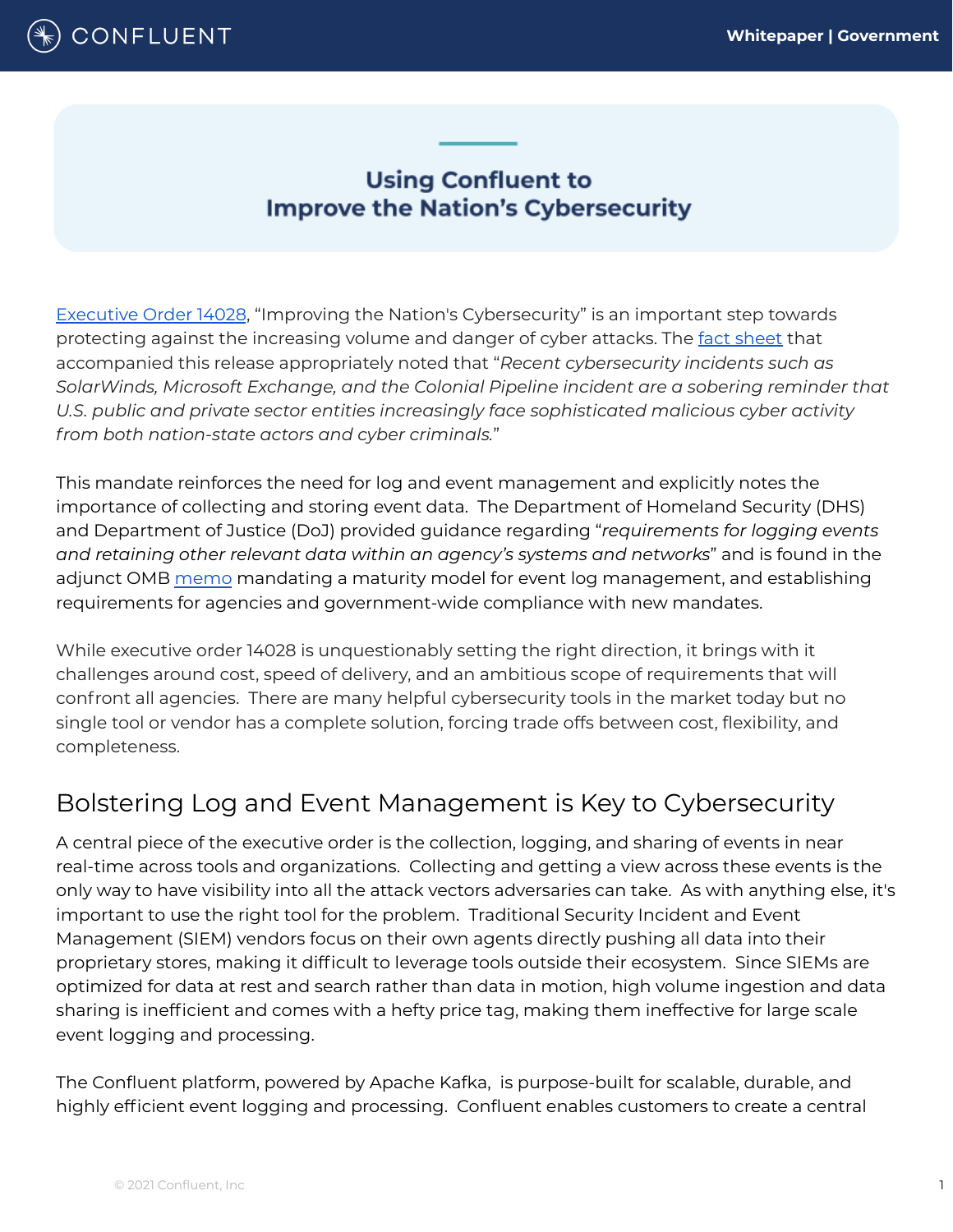# CONFLUENT

nervous system so that tools and organizations can rapidly get the right data when and how they want it. With widespread use across industry and all segments of government, Confluent has become a standard in large scale cyber defense architecture.

### Cyber Data Fabric with Confluent

Modern cyber defense architecture has moved to using an event streaming platform to provide a data fabric for receiving, logging, processing, and sharing data with cyber defense tools like SIEM, SOAR, and Machine Learning. This significant progression has come as a result of lessons learned focusing on a single vendor or tech stack: ArcSight connectors straight to the ArcSight SIEM, Splunk forwarders straight to the Splunk SIEM, etc. This 1-to-1 direct data path is ineffective for Enterprises which typically have multiple tools across vendors, open source, and operational environments that need to be able to selectively access data. Organizations have also suffered from a rigid and vendor-locked architecture making it difficult to adopt new tools and approaches.



Figure 1. Data Flow for Improving Cyber Defense

The need for an event oriented data fabric in the cyber defense architecture is reflected in the policy released by OMB for the Executive Order. It specifically calls out the requirement for event forwarding and event log management in collecting, aggregating, routing, and sharing data. Figure 1 provides a high level diagram of typical data flow in such an architecture mapped to the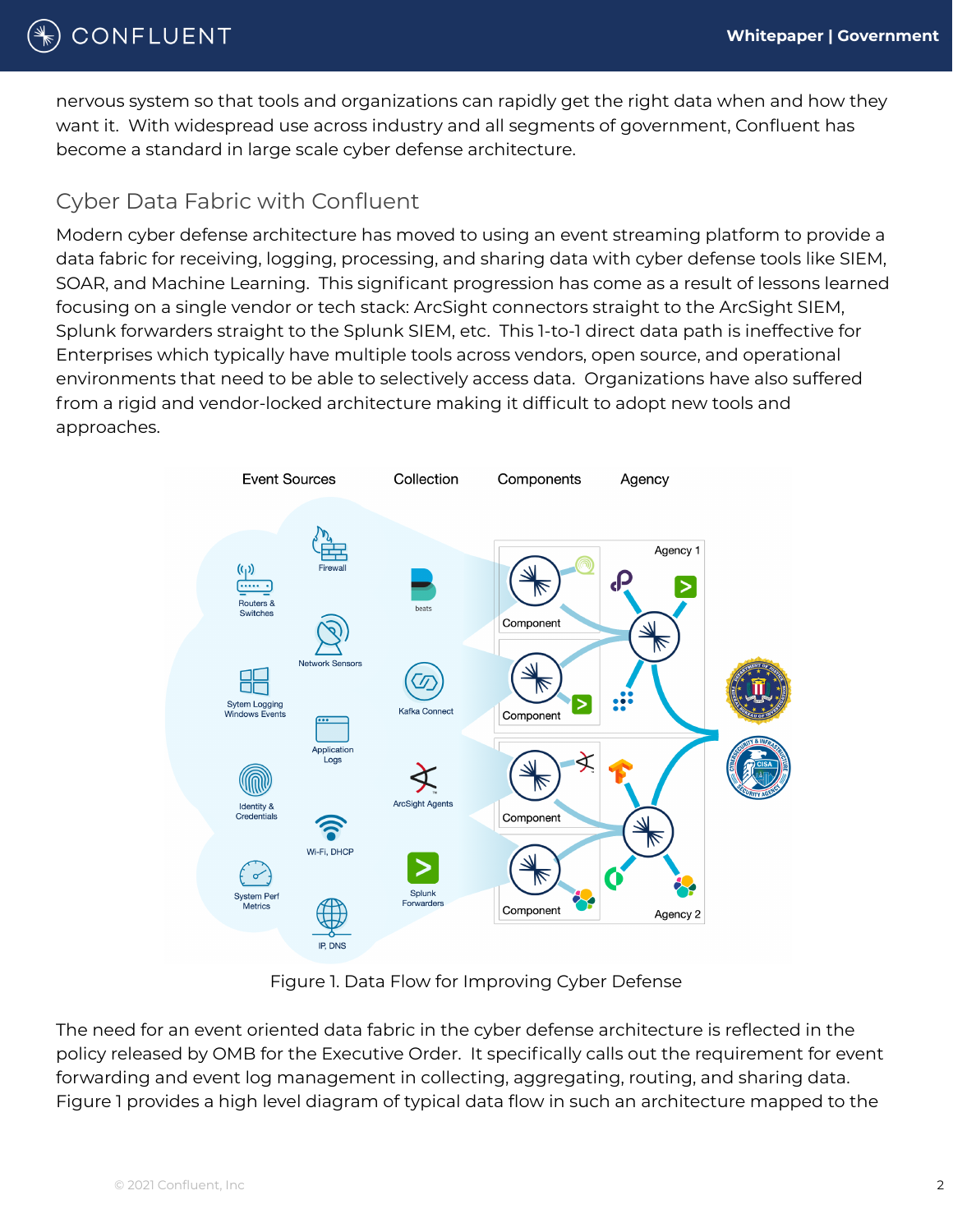# CONFLUENT

requirements of the executive order. Confluent serves a number of important roles in optimizing and modernizing your cybersecurity posture.

- **Collection:** Event data from the vast array of sources is received at the collection layer of the data fabric which can be made up of connectors and agents from Confluent and any variety of different vendors and open source technologies. Critically, Confluent integrates with any of the different tool ecosystems so organizations can extend the value of investments they have in place and pivot to a new technology incrementally, or mix and match.
- **- Curation:** With a vast variety of different sources comes a vast variety of different formats and schemas. As noted by the executive order it is critical to normalize the data and leverage a standard set of fields laid out by the OMB memo. Confluent's native stream processing capabilities improve the quality of events with in-stream transformations to normalize, enrich, aggregate, and compress data.
- **Routing:** Stream processing provides a spectrum of techniques from rules and conditions to a cyber threat domain specific language [\(SIGMA](https://github.com/SigmaHQ/sigma)) to coded algorithms which can organize data into topics which provide the structure for routing. This is critical for sending the right data to the right tools but also for determining what should be kept at the component level of the data fabric and what should be sent up to the agency level.
- **Sharing:** Data is made available in real-time for federal authorities such as CISA and FBI to subscribe to, provided they have been granted permission via Confluent's Rules-Based Access Control (RBAC). As the OMB memo requires, the schema for published data must be available for CISA and other external partners. Confluent's Schema Registry provides this automatically via APIs for all data that flows through the data fabric. Confluent ensures that as data flows through the organization, it is secured and governed every step of the way, ensuring expanded usage without bypassing requirements for risk management and compliance.

## Reduce Costs

Given the data demands of effective cyber defense and requirements of the executive order, it is critical to design for cost efficiency. The number of data sources are vast, the rates of many are high, and the OMB [guidelines](https://www.whitehouse.gov/wp-content/uploads/2021/08/M-21-31-Improving-the-Federal-Governments-Investigative-and-Remediation-Capabilities-Related-to-Cybersecurity-Incidents.pdf) require 30 months retention for all but a few. Aside from just the sheer amount of storage required, significant demands will be made on the network given the distributed nature of where data is coming from and the variety of different locations for the consumers. Confluent drives significant savings in three areas: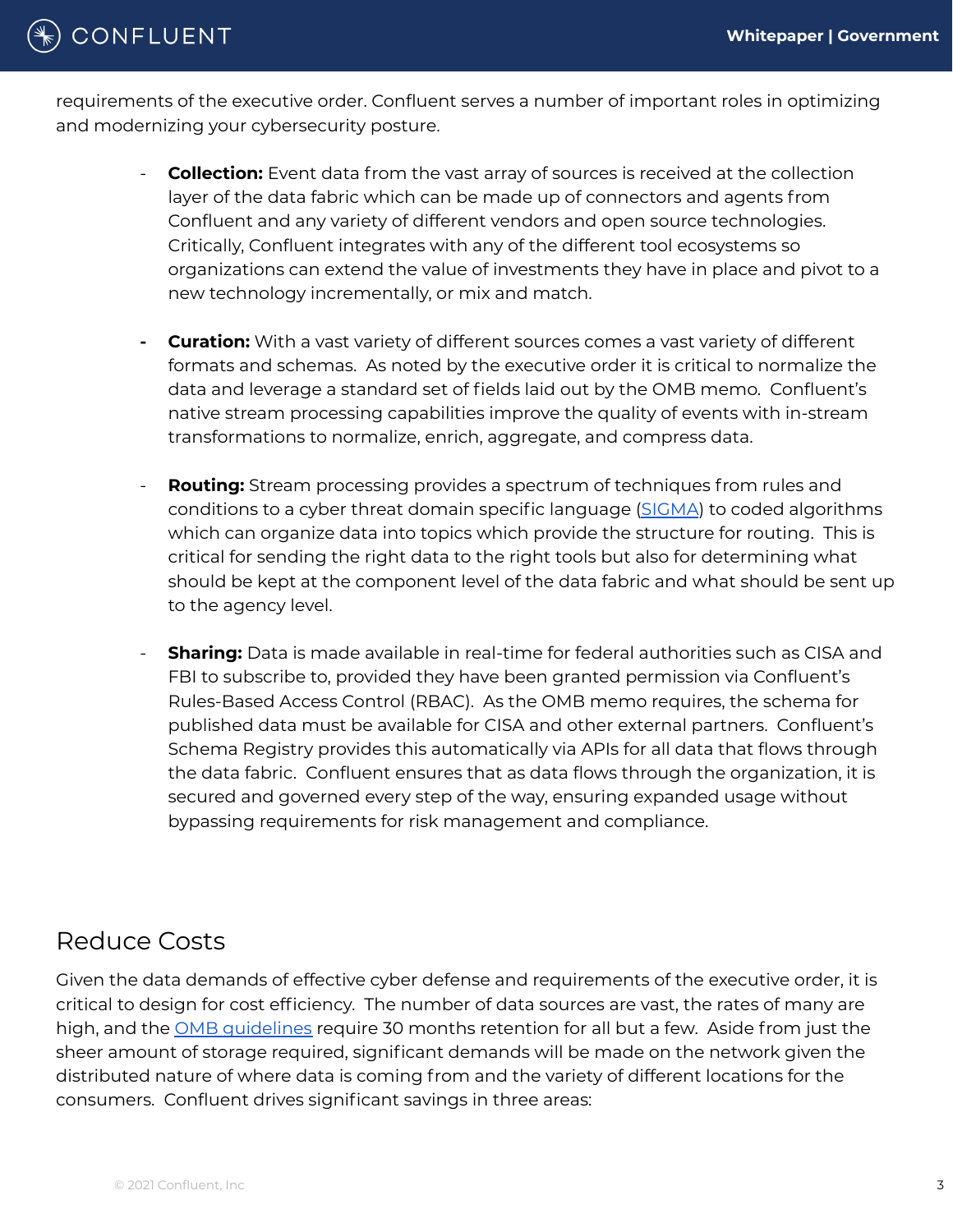

### Save on Infrastructure Costs

Confluent's tiered storage engine automatically and transparently shifts "colder" data into inexpensive object storage behind the scenes. Indeed, the OMB memo specifically cites the need for a tiered approach but conservatively targets 12 months as the point at which to leverage cold storage. Confluent's efficient utilization of object storage makes it practical to offload all data after days or even hours, which provides an immense cost savings. Aside from huge storage savings, Confluent's tiered engine greatly reduces compute requirements by decreasing the number of nodes required to manage the higher data densities.



Figure 2. Confluent's Tiered Storage

#### Save on Software Costs

A key tenet of this new cyber defense architecture is maximizing the efficiency of the analysis tools being used. This is accomplished by intelligently routing the right data to the right cyber defense tools. Software costs can be greatly reduced because most cyber tools license based on data volume ingested. For those tools that are not licensed this way or are open source, their costs are also directly proportional to data volume: more nodes translates to more compute. Finally, many of these tools are index-heavy to make retrospective query and analysis effective. This makes them very sensitive to data rates. It is cost ineffective to scale their compute layer based upon **peak** rates. Confluent readily absorbs peaks and variations in data rates so that indexing tools can receive data as fast as they are able and no faster. No data is dropped and this enables organizations to size indexing for average data rates rather than spikes or peaks.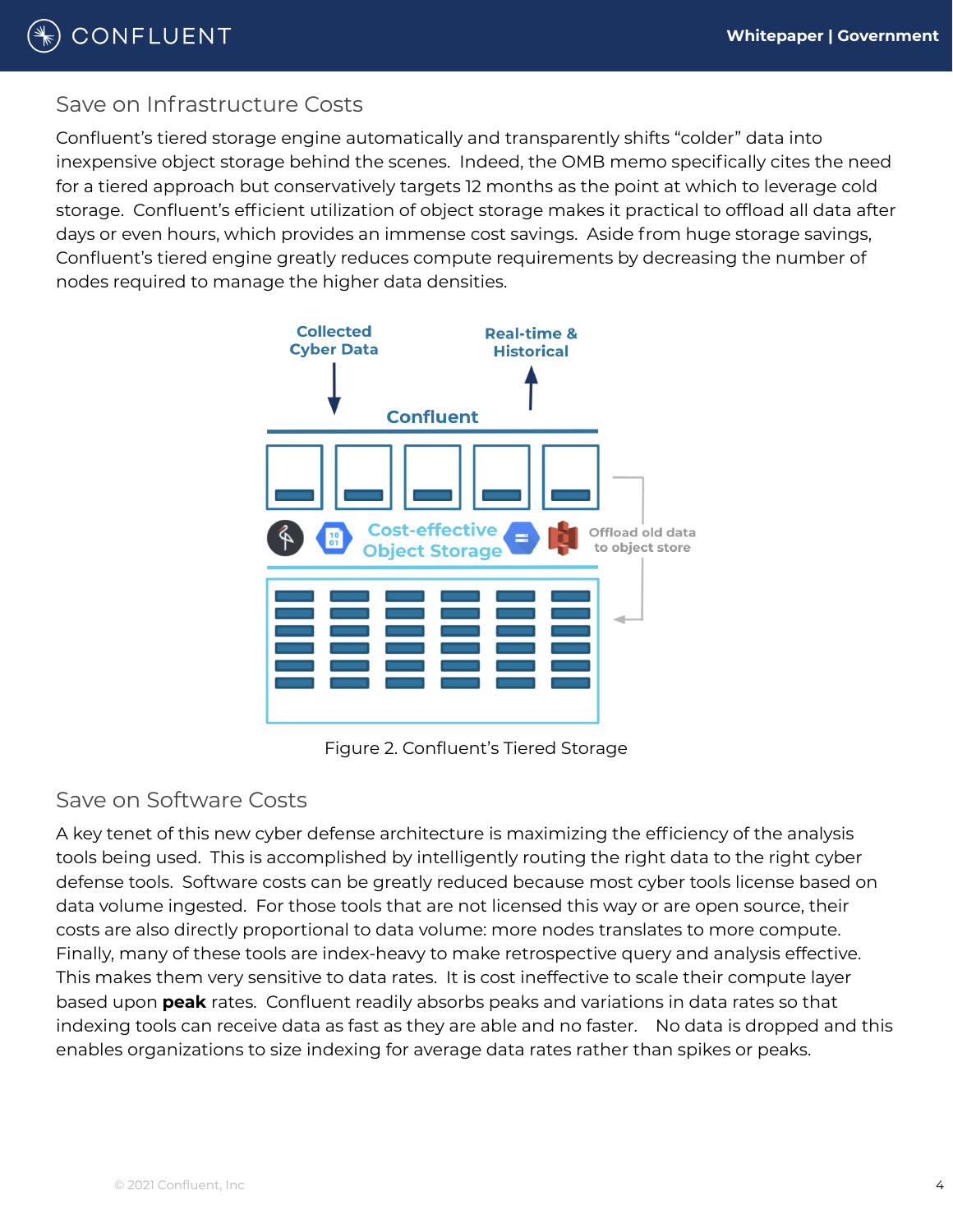### Save on Human Costs

Architecting and engineering a tiered data strategy that spans the wide variety of tools that will be used across agencies and components would be a large and expensive effort in and of itself. It's easy to write data into tiered cold storage, it's hard to integrate this across hundreds of different source technologies and scores of cyber defense destinations. Building a different process for each set of vendor tools to move data to cold storage and designing special mechanisms for fetching data from cold storage and ingesting it into the tools that might need it is hard. By using Confluent for your data fabric, no additional work needs to be done to support cold storage requirements. Any data that flows through the already integrated fabric is automatically written off to cold storage and no new special integrations and mechanisms are required to access it.

# Design for Better Cybersecurity

Saving money and complying with mandates are important but irrelevant if efforts do not result in a more secure government. A cyber data fabric built on Confluent helps enhance capabilities provided by SIEM vendors.

## Enable Faster Response

The faster you detect and act on threats the more likely you are to stop them or mitigate the damages of attacks. Confluent enables one to push threat patterns to the data fabric for real-time detection and routing via stream processing as well as the open source threat detection DSL ([SIGMA\)](https://github.com/SigmaHQ/sigma). This enables organizations to distribute the processing at the point of collection which can avoid unnecessary latency and network costs.

## Tap Into High Velocity Data

Another lesson learned from the trenches of cyber defense is that some data sources have rates and volumes so high that it is impractical to apply traditional SIEM principles. It is not unusual for packet capture, net flow, and even DNS data to fall on the floor based upon expense or inability to ingest. Confluent delivers the ability to push threat detection into real-time streams of data, enabling the examination of data streams which otherwise would have been neglected.

# Partnering For Success

A data fabric built on Confluent enables a more effective and affordable cyber defense operation. Confluent helps organizations from across Government and Industry modernize and improve their cyber security posture while extending the value of their existing investments by embracing and leveraging their chosen cyber security vendors and ecosystem. The first step towards joint success starts with a Confluent architectural assessment to devise a plan for how Confluent can help you reach your goals.